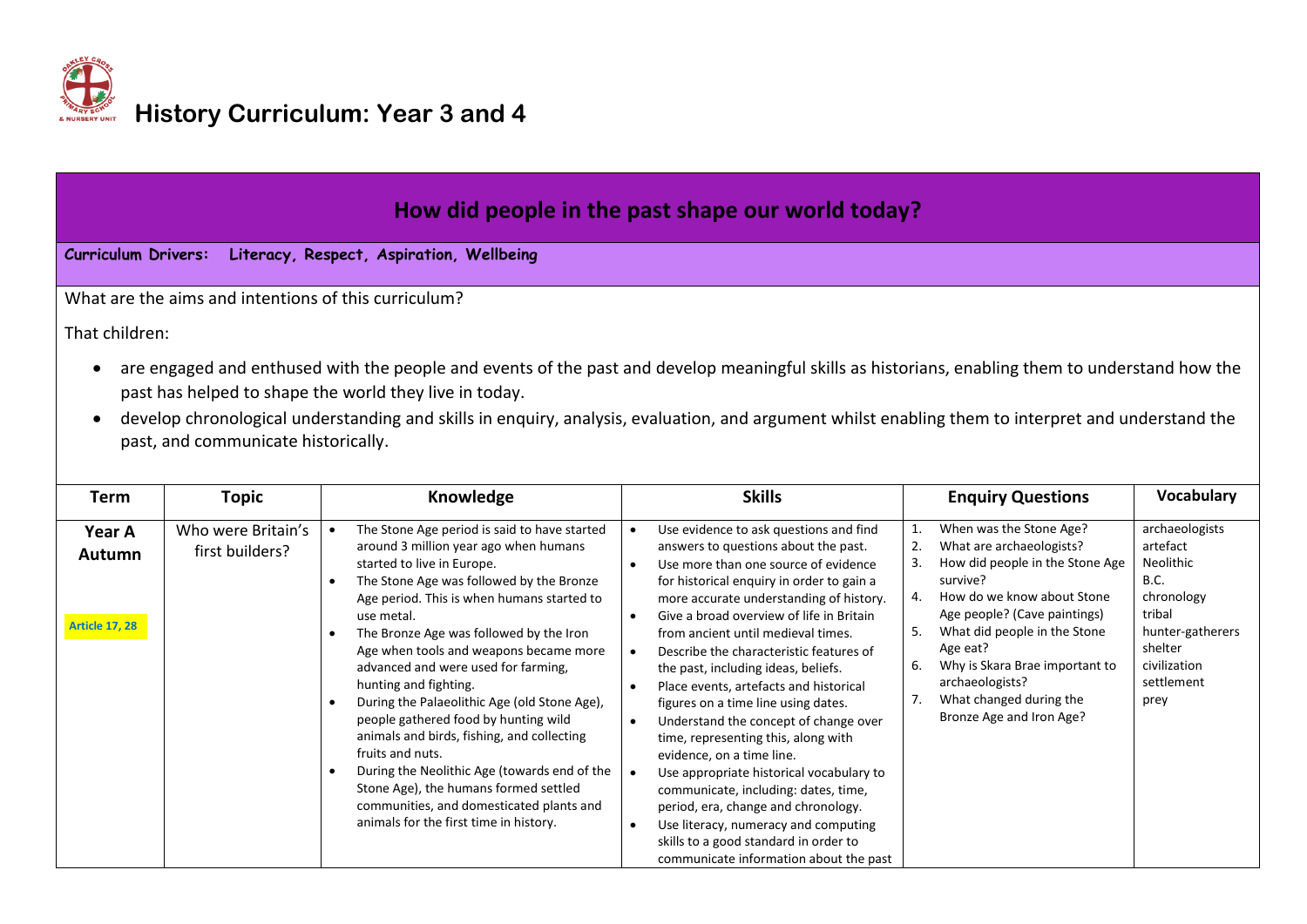| Year A                    | Why did the              |           | The most famous pyramids were those built                                     | $\bullet$ | Use evidence to ask questions and find                                            | 1. | When did the Ancient Egyptians                            | archaeologist         |
|---------------------------|--------------------------|-----------|-------------------------------------------------------------------------------|-----------|-----------------------------------------------------------------------------------|----|-----------------------------------------------------------|-----------------------|
| <b>Spring</b>             | <b>Ancient Egyptians</b> |           | at Giza including the Great Pyramid built                                     |           | answers to questions about the past.                                              |    | exist?                                                    | pharaohs              |
|                           | build the                |           | around 2500Bc for the pharaoh Khufu.                                          | $\bullet$ | Suggest suitable sources of evidence for                                          | 2. | How do we know about the                                  | tombs                 |
|                           |                          | $\bullet$ | Tutankhamen was known as the boy king,                                        |           | historical enquiries.                                                             |    | Ancient Egyptians?                                        | pyramid               |
|                           | pyramids?                |           | famous because his tomb was found in 1922.                                    | $\bullet$ | Use more than one source of evidence                                              | 3. | Why was the River Nile                                    | hieroglyphs<br>scribe |
| <b>Article 17, 28, 29</b> |                          | $\bullet$ | Cleopatra was the last pharaoh of Egypt                                       |           | for historical enquiry in order to gain a                                         | 4. | important to the Egyptians?<br>Who built the pyramids and | sarcophagus           |
|                           |                          | $\bullet$ | before the Romans took over.<br>The Egyptians were the first civilization to  | $\bullet$ | more accurate understanding of history.<br>Suggest causes and consequences of     |    | why?                                                      | mummy                 |
|                           |                          |           | invent writing using Hieroglyphs, a formal                                    |           | some of the main events and changes in                                            | 5. | Who were the most famous                                  | papyrus               |
|                           |                          |           | writing system.                                                               |           | history.                                                                          |    | Ancient Egyptians?                                        |                       |
|                           |                          |           | The ancient Egyptians believed in preserving                                  | $\bullet$ | Compare some of the times studied with                                            | 6. | Why did the Egyptians mummify                             |                       |
|                           |                          |           | body ready for the afterlife. The                                             |           | those of other areas of interest around                                           |    | bodies?                                                   |                       |
|                           |                          |           | mummification process was a complicated                                       |           | the world.                                                                        | 7. | Who were the Egyptians Gods?                              |                       |
|                           |                          |           | one and could take over 70 days.                                              | $\bullet$ | Describe the social, ethnic, cultural or                                          |    |                                                           |                       |
|                           |                          |           | The River Nile runs through Egypt. Most                                       |           | religious diversity of past society.                                              |    |                                                           |                       |
|                           |                          |           | people lived along and around it because the                                  | $\bullet$ | Describe the characteristic features of                                           |    |                                                           |                       |
|                           |                          |           | land near the Nile was fertile and is a place                                 |           | the past, including ideas, beliefs,                                               |    |                                                           |                       |
|                           |                          |           | where crops can be grown. The rest of Egypt                                   |           | attitudes and experiences of men,                                                 |    |                                                           |                       |
|                           |                          |           | is desert.                                                                    |           | women and children.                                                               |    |                                                           |                       |
|                           |                          |           | In 1922, Howard Carter discovered the<br>virtually intact tomb of Tutankhamun | $\bullet$ | Place events, artefacts and historical                                            |    |                                                           |                       |
|                           |                          |           | becoming probably the best known and                                          | $\bullet$ | figures on a time line using dates.<br>Use dates and terms to describe events.    |    |                                                           |                       |
|                           |                          |           | most spectacular archaeological find                                          | $\bullet$ | Use appropriate historical vocabulary to                                          |    |                                                           |                       |
|                           |                          |           | anywhere in the world                                                         |           | communicate, including: dates, time,                                              |    |                                                           |                       |
|                           |                          |           |                                                                               |           | period, era, change and chronology.                                               |    |                                                           |                       |
|                           |                          |           |                                                                               | $\bullet$ | Use literacy, numeracy and computing                                              |    |                                                           |                       |
|                           |                          |           |                                                                               |           | skills to a good standard in order to                                             |    |                                                           |                       |
|                           |                          |           |                                                                               |           | communicate information about the past                                            |    |                                                           |                       |
| Year A                    | How did the              |           | The Stockton to Darlington Railway was the                                    | $\bullet$ | Use evidence to ask questions and find                                            | 1. | How did people travel around                              | locomotive            |
| <b>Summer</b>             | railways change          |           | first publicly owned railway in the country,                                  |           | answers to questions about the past.                                              |    | the country in the 18th century?                          | railway               |
|                           | our lives?               |           | opening in 1825.                                                              | $\bullet$ | Use more than one source of evidence                                              |    | Why were the railways needed?                             | steam engine          |
|                           |                          | $\bullet$ | Steam trains were first used to transport                                     |           | for historical enquiry in order to gain a                                         | 2. | Why did the first railway run                             | steam<br>coal         |
|                           |                          |           | coal from the coal mines.<br>George Stephenson invented one of the            | $\bullet$ | more accurate understanding of history.<br>Suggest causes and consequences of the | 3. | past here?<br>How did the railways spread?                | navvies               |
| <b>Article 17, 28</b>     |                          |           | most well-known steam engines-The                                             |           | main events and changes in history.                                               |    | Who was important in the                                  | Route                 |
|                           |                          |           | Rocket                                                                        | $\bullet$ | Describe changes in the locality of the                                           |    | development of the railways?                              | The Rocket            |
|                           |                          | $\bullet$ | The Puffing Billy was made in Wylam,                                          |           | school throughout history.                                                        | 5. | What were the lasting effects of                          | The Mallard           |
|                           |                          |           | Newcastle Upon Tyne in 1813-1814.                                             | $\bullet$ | Place events, artefacts and historical                                            |    | the railways?                                             | <b>Puffing Billy</b>  |
|                           |                          |           | The Liverpool to Manchester Railway                                           |           | figures on a time line using dates.                                               | 6. | Why did many railways vanish?                             | nationalisation       |
|                           |                          |           | opened in 1830.                                                               | $\bullet$ | Understand the concept of change over                                             | 7. | What were the positive and                                |                       |
|                           |                          |           | The new railways and steam trains                                             |           | time, representing this, along with                                               |    | negative effects of the railways?                         |                       |
|                           |                          |           | completely changed and improved trade and                                     |           | evidence, on a time line.                                                         |    |                                                           |                       |
|                           |                          |           | travel around the country.                                                    |           | Use appropriate historical vocabulary to                                          |    |                                                           |                       |
|                           |                          |           | By 1854, nearly 100 million people used the                                   |           | communicate, including: dates, time,                                              |    |                                                           |                       |
|                           |                          |           | railways annually on a network of 6,000                                       |           | period, era, change and chronology.                                               |    |                                                           |                       |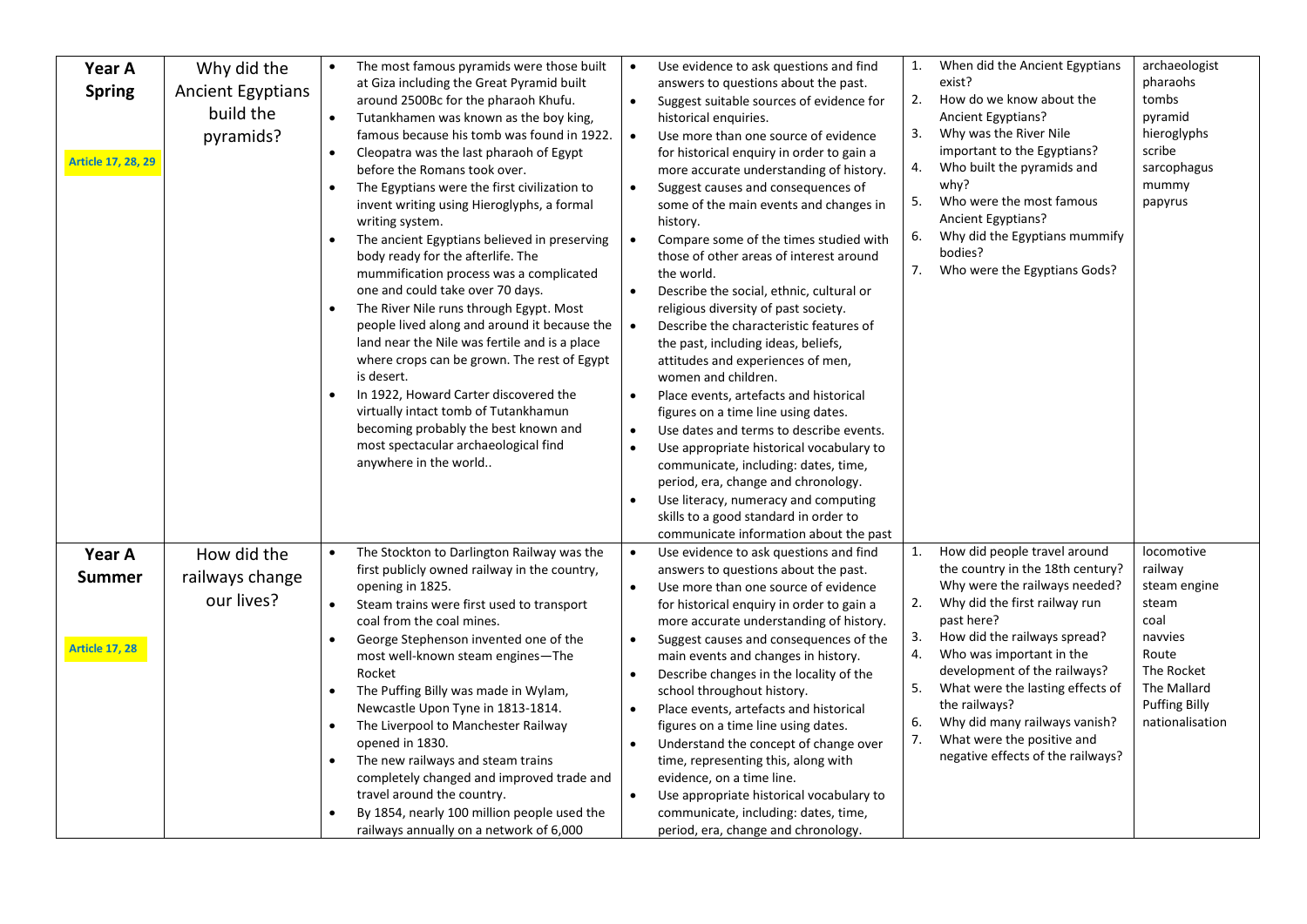|                                                      |                                            | miles. The railways allowed many to travel<br>to the coast for a holiday.<br>From 1963 hundreds of miles of railway lines<br>$\bullet$<br>were closed.                                                                                                                                                                                                                                                                                                                                                                                                                                                                                                                                                                                                                                                                                                                                                                                                                   |                                                                                         | Use literacy, numeracy and computing<br>skills to a good standard in order to<br>communicate information about the past                                                                                                                                                                                                                                                                                                                                                                                                                                                                                                                                                                                                                                                                                                                                                  |                                        |                                                                                                                                                                                                                                                                                                                                                                                |                                                                                                                                |
|------------------------------------------------------|--------------------------------------------|--------------------------------------------------------------------------------------------------------------------------------------------------------------------------------------------------------------------------------------------------------------------------------------------------------------------------------------------------------------------------------------------------------------------------------------------------------------------------------------------------------------------------------------------------------------------------------------------------------------------------------------------------------------------------------------------------------------------------------------------------------------------------------------------------------------------------------------------------------------------------------------------------------------------------------------------------------------------------|-----------------------------------------------------------------------------------------|--------------------------------------------------------------------------------------------------------------------------------------------------------------------------------------------------------------------------------------------------------------------------------------------------------------------------------------------------------------------------------------------------------------------------------------------------------------------------------------------------------------------------------------------------------------------------------------------------------------------------------------------------------------------------------------------------------------------------------------------------------------------------------------------------------------------------------------------------------------------------|----------------------------------------|--------------------------------------------------------------------------------------------------------------------------------------------------------------------------------------------------------------------------------------------------------------------------------------------------------------------------------------------------------------------------------|--------------------------------------------------------------------------------------------------------------------------------|
| Year B<br><b>Autumn</b><br><b>Article 17, 28, 29</b> | How have the<br>Greeks shaped my<br>world? | In ancient times, Greece was not a unified<br>$\bullet$<br>country. Instead, the country was split up<br>into city states called 'polis'. Each polis had<br>its own government and laws,<br>Two of the most powerful city states were<br>$\bullet$<br>Athens and Sparta.<br>Athens was the first government to have a<br>$\bullet$<br>democracy. Male citizens were able to vote<br>for their leaders instead of having a king or<br>tyrant ruler.<br>The Ancient Greeks believed that the<br>$\bullet$<br>Olympian gods, led by Zeus, lived on Mount<br>Olympus,<br>At the Battle of King Darius of Persia wanted<br>$\bullet$<br>to conquer Greece. The people of Athens<br>sent a soldier called Phidippides to run from<br>the town of Marathon to Sparta to get help.<br>There was a strong culture of the theatre in<br>$\bullet$<br>Ancient Greece and the comedy and tragedy<br>genres emerged. Theatre in Athens<br>influenced culture throughout the west, and | $\bullet$<br>$\bullet$<br>$\bullet$<br>$\bullet$<br>$\bullet$<br>$\bullet$<br>$\bullet$ | Use evidence to ask questions and find<br>answers to questions about the past.<br>Describe different accounts of a historical<br>event, explaining some of the reasons<br>why the accounts may differ.<br>Suggest causes and consequences of<br>some of the main events and changes in<br>history.<br>Compare some of the times studied with<br>those of other areas of interest around<br>the world.<br>Describe the characteristic features of<br>the past, including ideas, beliefs,<br>attitudes and experiences of men,<br>women and children.<br>Use dates and terms to describe events.<br>Use appropriate historical vocabulary to<br>communicate, including: dates, time,<br>period, era, change and chronology.<br>Use literacy, numeracy and computing<br>skills to a good standard in order to                                                               | 1.<br>2.<br>3.<br>4.<br>5.<br>6.<br>7. | Who were the Ancient Greeks?<br>How were Athens and Sparta<br>different?<br>Why did the Ancient Greeks<br>need an army and a navy?<br>What was daily life like for the<br><b>Ancient Greeks?</b><br>Why did the Ancient Greeks<br>believe in their gods?<br>Where did the Olympics come<br>from?<br>How is the legacy of the Ancient<br>Greeks alive today?                    | BC<br>AD<br>Athens<br>Sparta<br>democracy<br>Olympics<br>Marathon<br>slaves<br>Zeus                                            |
| Year B<br><b>Spring</b><br><b>Article 17, 28, 29</b> | What did we learn<br>from China?           | many of the plays are still performed today.<br>The Shang dynasty (ruled by the Shang<br>family) was located in ancient China. The<br>civilisation lasted from around 1600 BC until<br>1046 BC.<br>Around 1600BC Cheng Tang founded the<br>Shang dynasty after overthrowing the<br>legendary Xia dynasty.<br>Most of the people living during the Shang<br>$\bullet$<br>dynasty were peasant farmers. . They lived<br>out in the countryside farming areas of land<br>which were controlled by the noble warriors.<br>Most of the people living during the Shang<br>$\bullet$<br>dynasty were peasant farmers. . They lived<br>out in the countryside farming areas of land<br>which were controlled by the noble warriors.<br>In 1046BC the slaves revolted in protest of<br>$\bullet$<br>cruel treatment and increasing taxes. The<br>Shang dynasty was overthrown and the<br>Zhou dynasty began.                                                                      | $\bullet$<br>$\bullet$<br>$\bullet$<br>$\bullet$<br>$\bullet$<br>$\bullet$              | communicate information about the past<br>Use evidence to ask questions and find<br>answers to questions about the past.<br>Use more than one source of evidence<br>for historical enquiry in order to gain a<br>more accurate understanding of history.<br>Compare some of the times studied with<br>those of other areas of interest around<br>the world.<br>Describe the social, ethnic, cultural or<br>religious diversity of past society.<br>Describe the characteristic features of<br>the past, including ideas, beliefs,<br>Place events, artefacts and historical<br>figures on a time line using dates.<br>Use appropriate historical vocabulary to<br>communicate, including: dates, time,<br>period, era, change and chronology.<br>Use literacy, numeracy and computing<br>skills to a good standard in order to<br>communicate information about the past | 1.<br>2.<br>3.<br>4.<br>5.<br>6.<br>7. | When and where did the Shang<br>dynasty in exist?<br>What was life like under the<br>Shang dynasty?<br>What did the people of the<br>Shang dynasty believe in?<br>Why were oracle bones<br>important?<br>How do we know about the<br>Shang dynasty?<br>Who Fu Hao was and was she<br>important?<br>How does life in China compare<br>with other civilisations at this<br>time? | archaeologists<br>BС<br>dynasty<br>Cheng Tang<br>chronology<br>China<br>hierarchy<br>noble warriors<br>oracle bones<br>Fun Hao |